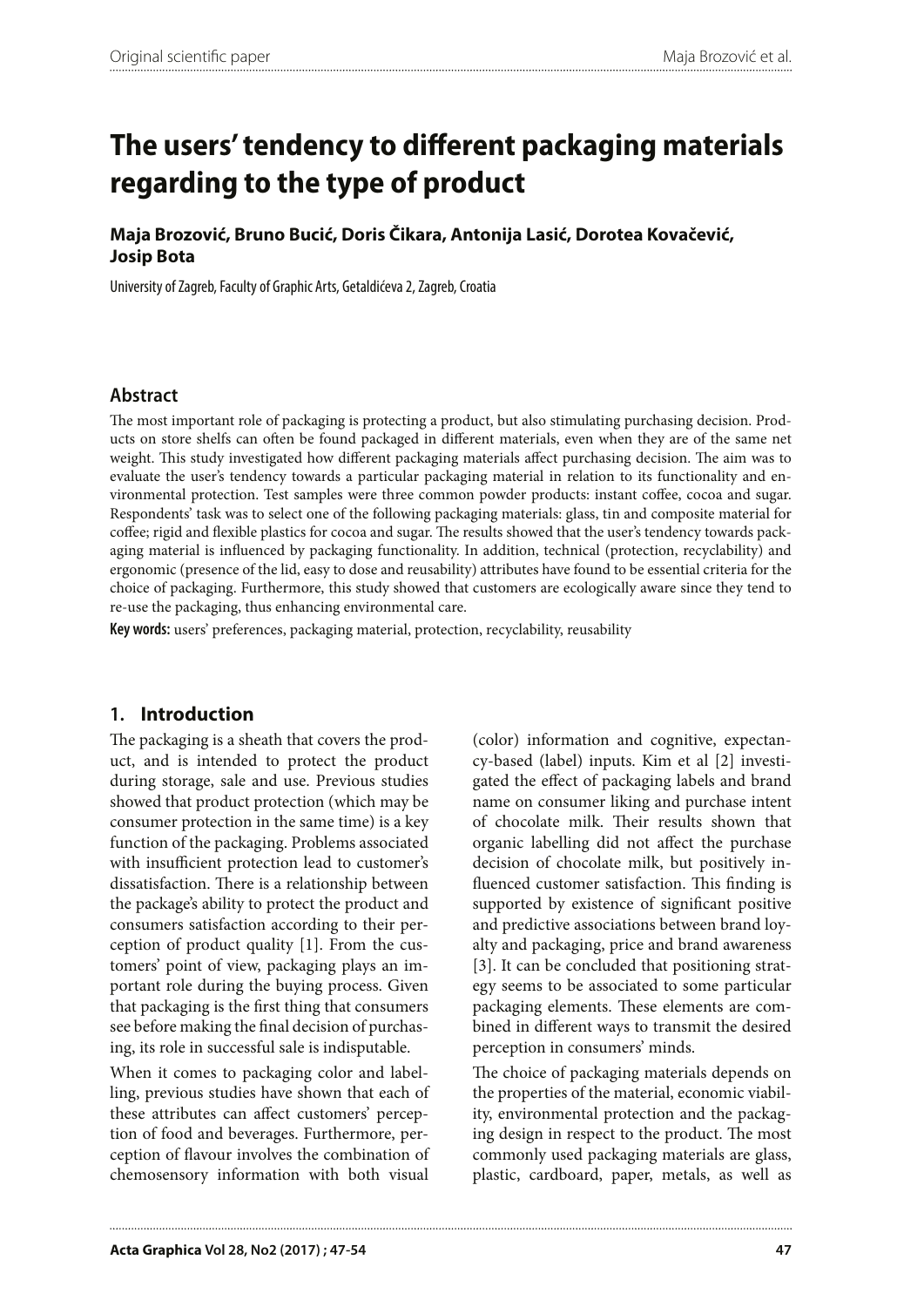composites [4]. Glass, as a package material, attracts consumers with their protective structure and transparency, whereas plastic and paperboard packages attract consumers with their resistance to physical impacts and easyto-use abilities [5].

Studies related to price have shown that customers tend to buy that brand of a product whose packaging is less likely to harm the environment [6]. On the other hand, some studies showed that the only positive influence on customers' perception was their past experience with the products, and this was not affected by the perception of the attributes such as green products, product labels, packaging materials and product ingredients [7].

The research which investigated the attitudes of Croatian consumer's demonstrated that perception of packaging choice can depend on the packaging materials. Furthermore, material preferences vary across different age groups. Older customers are less concerned with packaging materials, while younger customers show greater interest and greater knowledge of quality criteria and material safety [8]. However, when comparing with Swedish consumers, it seems that Swedish consumers are more aware of the lack in evaluation of the environmental aspects of food packaging [9].

In accordance with previously mentioned, it is evident that socio-demographic properties of consumers, price, product quality, package materials, package type, package attributes, labels and brands have high influence on the purchasing decision of food products.

In many cases, we can find same product packaged in different materials on store shelves. Research questions in this study are related to users' tendency for different packaging materials with respect to the same food product, the reasons for their choice according to packaging functionality, ecological awareness and choice of materials during first purchase and additional purchases of the same product.

The aim of this study is to evaluate user's tendencies when choosing a product that is offered in different packages. Independent variables are packaging materials in which the products are packaged, and the dependent variables are the users' choice of for the particular packaging material.

# **2. Methodology**

A structured interview, with a pre-prepared reminder for the examiner, was used for the data collection. It contained topics and defined questions to be discussed with the respondents. With predefined determination of interviews, the conversation flow and relaxed communication with respondents succeed, making sure that each topic of the interview is included. The questions group within the interview included questions defined on the basis of the respondents' impression of the packaging material itself, the functionality of the packaging, its quality, durability and the tendency of the respondents toward the packaging material with respect to their personal attitudes (e.g. ecological awareness).

The questions were open type and allowed the participants the freedom to express themselves. A simple everyday language was used.

## **2.1. Respondents**

The study included a group of 15 people (8 female, 7 male; age range 35-59 years, mean age 47.6 years). All participants were employed and financially stable. Respondents were selected according to age and financial criteria. The research is carried out on a heterogeneous group with the aim of obtaining qualitied and detailed descriptions of respondents' individual attitudes about offered packaging materials.

### **2.2. Samples**

Samples were products of the same net weight which were found on the market shelves in different packaging materials. The product category was food product whose structure is a dry substance. In order to make the research as precise as possible in the direction of the properties of the material from which the packaging is made, the price of the product was omitted as an influential and measurable factor.

Test samples were three types of consumer products that appear in the most commonly used packaging materials: glass, tin, plastic (low and high density polyethylene, poly(ethylene terephthalate, polypropylene) and composite flexible material (low density polyethylene/ aluminium). The products used were: instant coffee (200 g), cocoa drink powder (400 g) and sugar powder (150 g).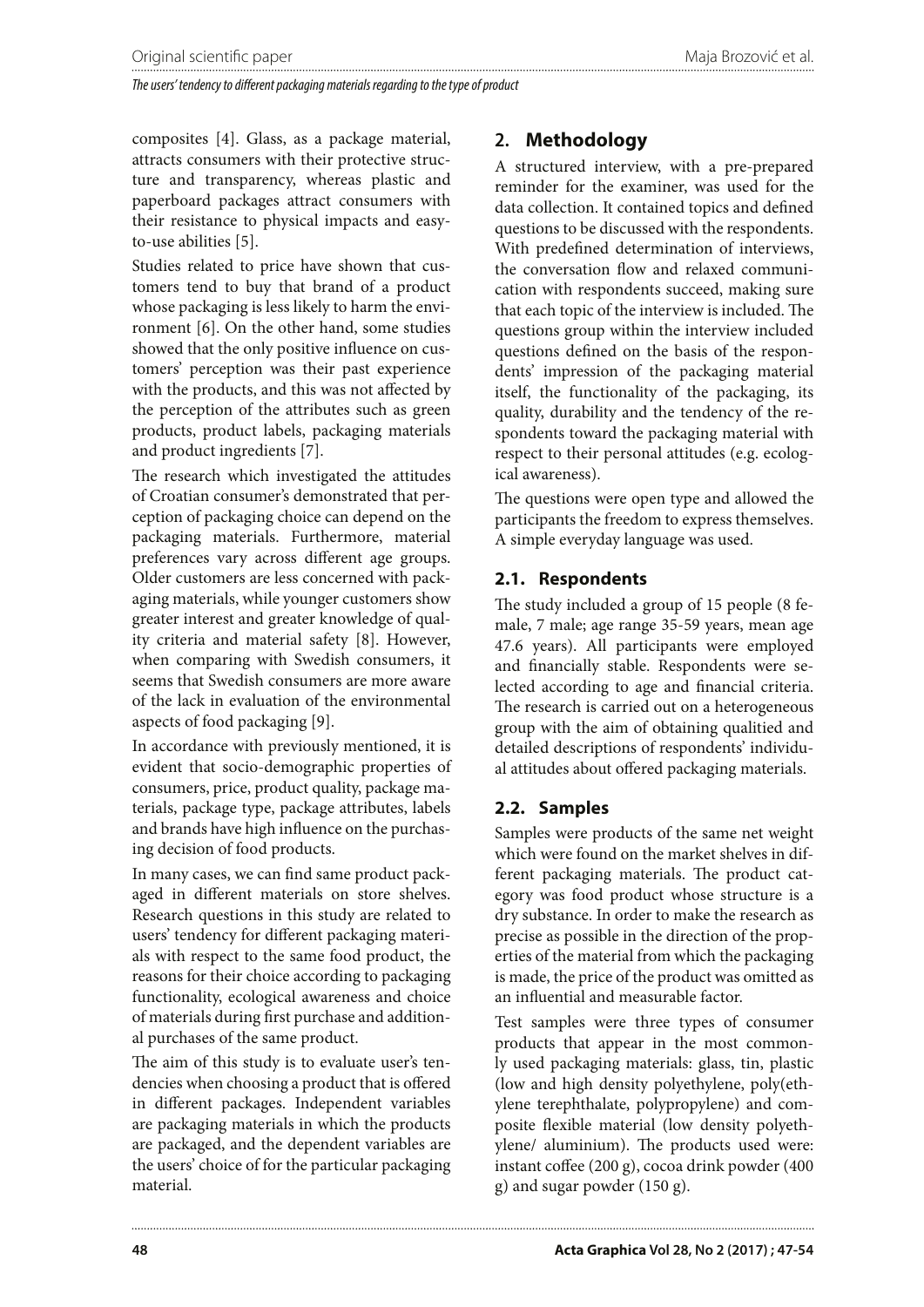Figure 1. shows packaging samples for instant coffee (glass, tin, composite flexible material), Figure 2. shows packaging samples for cocoa drink powder - rigid and flexible plastics. Packaging samples for sugar powder are shown in Figure 3.: rigid and flexible plastics.



**Figure 1***. Test samples for instant coffee a) glass b) tin c) composite flexible material*



**Figure 2***. Test samples for cocoa drink powder a) rigid plastic b) flexible plastic*



**Figure 3***. Test samples for sugar powder a) rigid plastic b) flexible plastic*

| Respondents<br>(age in years) | Choice of<br>material<br>during first | <b>Explanation for the</b><br>choice of material<br>during first purchase | <b>Choice of material</b><br>during additional<br>purchase | <b>Explanation</b> for<br>the choice of ma-<br>terial during addi- | Respondent's<br>comments on non-<br>selected packaging                        |
|-------------------------------|---------------------------------------|---------------------------------------------------------------------------|------------------------------------------------------------|--------------------------------------------------------------------|-------------------------------------------------------------------------------|
|                               | purchase                              |                                                                           |                                                            | tional purchase                                                    | materials                                                                     |
| Female 1 (56)                 | glass                                 | natural material                                                          | composite flexible<br>material                             | refilling glass jar                                                |                                                                               |
| Male 1 (46)                   | glass                                 | transparency high<br>quality                                              | glass                                                      |                                                                    |                                                                               |
| Female 2 (56)                 | tin                                   | small weight<br>functionality                                             | composite flexible<br>material                             | refilling can                                                      | disadvantage of glass<br>is fragileness                                       |
| Male 2 (47)                   | glass                                 | natural material<br>reusability                                           | glass                                                      |                                                                    |                                                                               |
| Male 3 (44)                   | tin                                   | functionality                                                             | tin                                                        |                                                                    | disadvantage of glass<br>is fragileness                                       |
| Male 4 (58)                   | tin                                   | recyclability                                                             | composite flexible<br>material                             | refilling can                                                      |                                                                               |
| Female 3 (59)                 | tin                                   | aesthetical<br>attractiveness                                             | composite flexible<br>material                             | refilling can                                                      | disadvantage of glass<br>is heaviness                                         |
| Female 4 (35)                 | composite<br>flexible<br>material     | small weight                                                              | composite flexible<br>material                             |                                                                    |                                                                               |
| Female 5 (39)                 | glass                                 | recyclability<br>reusability                                              | composite flexible<br>material                             | refilling glass jar                                                | disadvantage of tin is<br>low quality of material                             |
| Male 5 (36)                   | glass                                 | aesthetical<br>attractiveness<br>reusability                              | glass                                                      |                                                                    | disadvantage of<br>composite flexible<br>material is non-<br>ecological waste |
| Female 6 (49)                 | glass                                 | reusability                                                               | glass                                                      |                                                                    |                                                                               |
| Female 7 (56)                 | tin                                   | small weight durability                                                   | tin                                                        |                                                                    |                                                                               |
| Female $8(36)$                | glass                                 | recyclability                                                             | glass                                                      |                                                                    |                                                                               |
| Male 6 (52)                   | glass                                 | reusability                                                               | composite flexible<br>material                             | refilling glass jar                                                |                                                                               |
| Male 7 (45)                   | tin                                   | functionality<br>reusability                                              | tin                                                        |                                                                    |                                                                               |

**Table 1***. The choice of packaging material for coffee*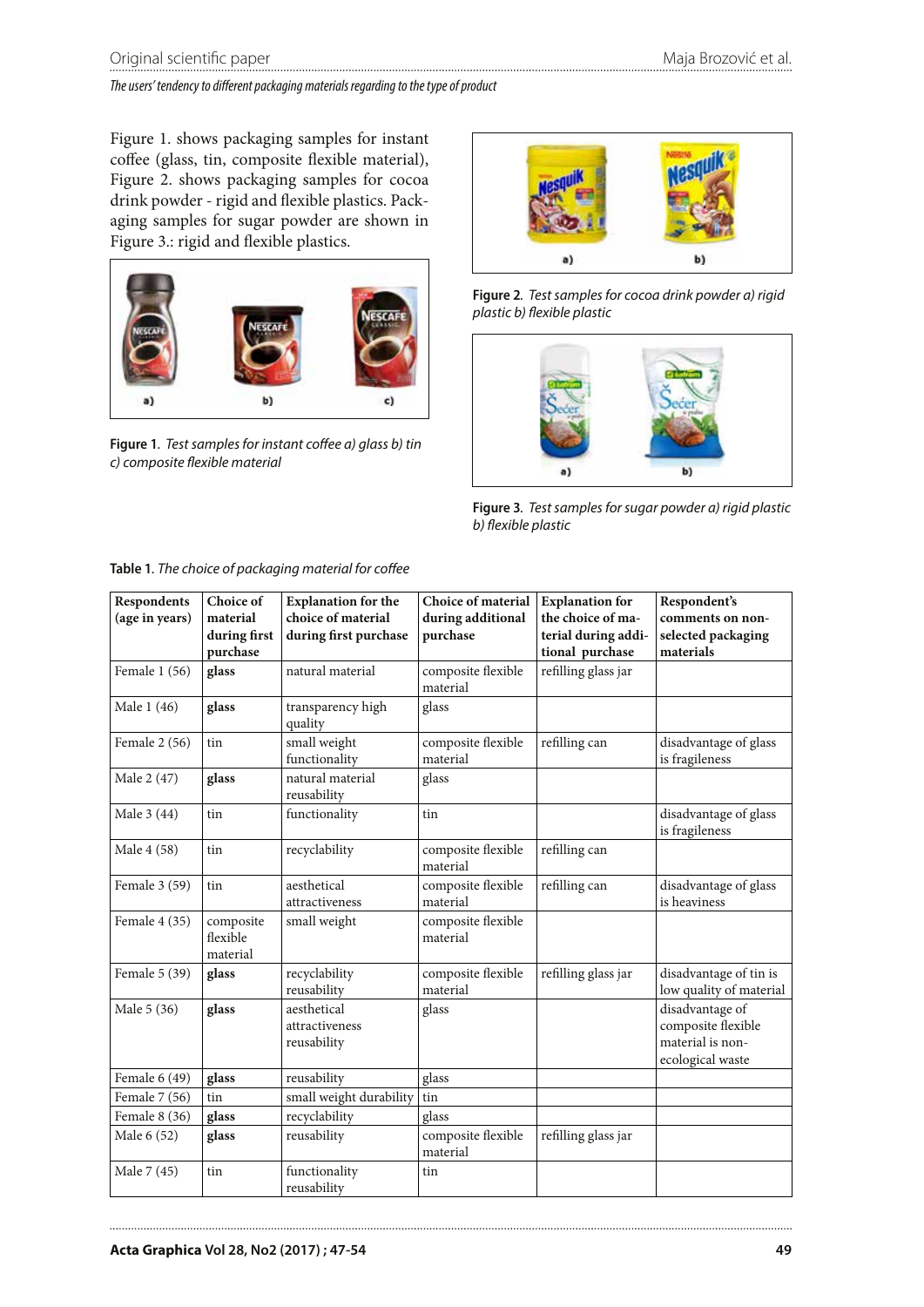### **2.3. Procedure**

The interview was conducted over a period of 5 days. All questions were simple and unambiguous. The conversation was recorded and transcribed for better analysis. At the beginning, the packaging samples and the aim of the research were presented to the respondents. For each type of product they were asked to choose the packaging they would buy. The following questions related to:

- Knowledge of the properties of packaging materials and their impact on the environment
- Usability of packaging after consumption the content
- Convenience of packaging material for this type of product

Everyday products were used as test samples. Also, one of the aims was to find out whether people's choices of packaging material will differ during first purchase and additional purchases of the same product. At the end of the interview, respondents could add their comments or experiences regarding the selection of packaging products that were used as test samples.

# **3. Results and discussion**

The results are presented by product type: coffee (Table 1), cocoa (Table 2) and sugar (Table 3). Each table shows the choice of packaging material and its explanation, as well as the respondents' comments on non-selected packaging materials. The comparison of the selection of packaging materials is shown in Figure 4.

Three coffee packaging materials were offered to respondents: glass, tin and composite flexible material. The results show that a large number of respondents (8) chose glass, while a smaller number of respondents (6) selected tin (Table 1). The composite flexible material was chosen by only one (youngest) respondent. The reason for glass selection is mostly reusability and recyclability. Several respondents said that, when purchasing the second time they would select a composite flexible material whose contents would then pour into the glass packaging. Respondents mentioned brittleness of the material as a major disadvantage of glass. Tin, as a packaging material, is primarily selected for convenience and low weight.

For cocoa as a product, respondents were able to choose between two packaging materials: rigid and flexible plastics. The results show

| Respondents<br>(age in years) | Choice of material | <b>Explanation</b> for<br>the choice of<br>material | Respondent's comments on non-selected packaging<br>materials                                                                                         |
|-------------------------------|--------------------|-----------------------------------------------------|------------------------------------------------------------------------------------------------------------------------------------------------------|
| Female 1 (56)                 | rigid plastic      | functionality                                       | disadvantage of flexible plastic is shedding                                                                                                         |
| Male 1 (46)                   | rigid plastic      | functionality                                       | disadvantage of flexible plastic is the lack of resealability                                                                                        |
| Female $2(56)$                | rigid plastic      | functionality                                       | disadvantage of flexible plastic is weak protection of prod-<br>uct and shedding flexible plastic would be chosen only if<br>the product was on sale |
| Male 2 (47)                   | rigid plastic      | functionality<br>reusability                        |                                                                                                                                                      |
| Male 3 (44)                   | flexible plastic   | easy to throw in the<br>household waste             |                                                                                                                                                      |
| Male 4 (58)                   | rigid plastic      | resealability                                       |                                                                                                                                                      |
| Female 3 (59)                 | rigid plastic      | resealability                                       | disadvantage of flexible plastic is shedding                                                                                                         |
| Female 4 (35)                 | flexible plastic   | easy to throw in the<br>household waste             | advantage of rigid plastic is reusability                                                                                                            |
| Female 5 (39)                 | flexible plastic   | recyclability                                       |                                                                                                                                                      |
| Male 5 (36)                   | rigid plastic      | resealability                                       |                                                                                                                                                      |
| Female $6(49)$                | rigid plastic      | functionality                                       |                                                                                                                                                      |
| Female 7 (56)                 | rigid plastic      | functionality                                       |                                                                                                                                                      |
| Female 8 (36)                 | flexible plastic   | easy to throw in the<br>household waste             |                                                                                                                                                      |
| Male 6 (52)                   | rigid plastic      | easy to use                                         |                                                                                                                                                      |
| Male 7 (45)                   | rigid plastic      | easy to use                                         |                                                                                                                                                      |

**Table 2***. The choice of packaging material for cocoa*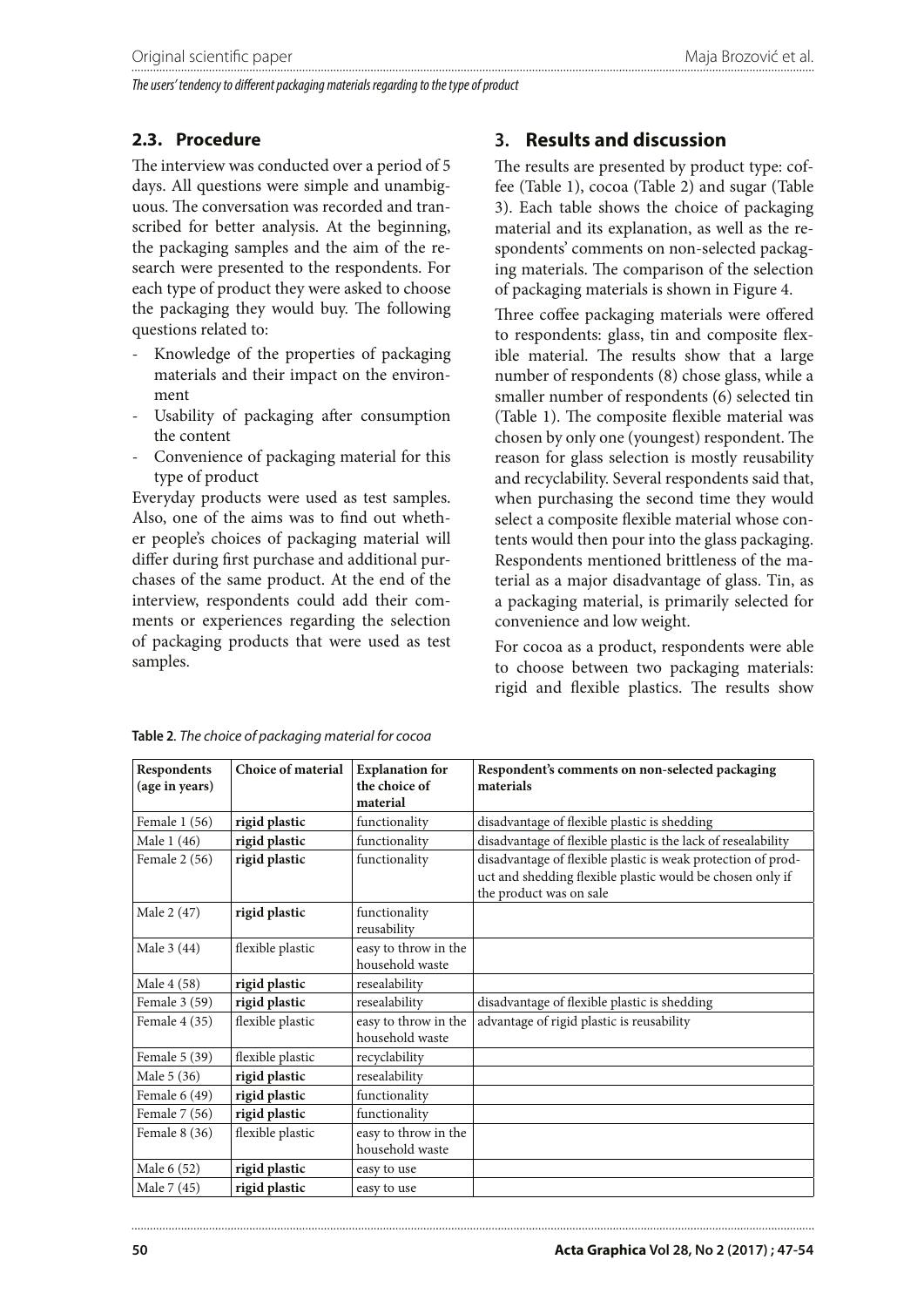that the vast majority of respondents (11) selected rigid plastics, while a small number of respondents (4) selected flexible plastics (Table 2). The reason for rigid plastic selection was convenience, ease of use and re-closure, while the choice of flexible plastics was justified as the easiest waste disposal option. The main disadvantage of the flexible plastics is the inability to close which might result in product spilling.

In the case of sugar, there was also a choice between two packaging: rigid and flexible plastics. Since they are the same materials as for cocoa, almost the same results were obtained (Table 3). Rigid plastic was chosen by 10 respondents and flexible plastics of 5. The reason for rigid plastic selection is also convenience and ease of use. It is interesting that two participants stated that the packaging material preference was solely because of habit. Similar results were obtained in the Sinclair study which showed that users prefer packaging material that they buy from habit [10].

The overview of selected packaging material in relation to the product type is shown in Figure 4. It can be seen that the choice of materials depends primarily on the functionality of the packaging in the meaning of re-use and convenience of use, and less of the product itself.



**Figure 4***. Choice of packaging materials for three products (coffee, cocoa and sugar)*

Our experiment gathered data about respondents' attitudes toward packaging materials for three types of powder products: instant coffee, cocoa and sugar. The results showed that the age and gender of the respondents did not affect the preference of certain packaging material.

While looking the obtained results, it seems that buyers prefer to use more rigid packaging that can be reused and recycled. The first purchase of the product provides permanent packaging whose content is complemented by a later purchase of lightweight material. Similar findings were obtained by Klaiman et al [11] which presented that 34% of users emphasized

| Respondents    | Choice of        | <b>Explanation for the</b> | Respondent's comments on non-selected packaging             |
|----------------|------------------|----------------------------|-------------------------------------------------------------|
| (age in years) | material         | choice of material         | materials                                                   |
| Female 1 (56)  | rigid plastic    | protection from shedding   | product in flexible plastic is less expensive               |
| Male 1 (46)    | rigid plastic    | functionality              | disadvantage of flexible plastic is the lack of resealabil- |
|                |                  |                            | ity                                                         |
| Female 2 (56)  | rigid plastic    | usefull for small amount   | flexible plastic is useful for large amount                 |
| Male 2 (47)    | rigid plastic    | functionality              |                                                             |
| Male 3 (44)    | rigid plastic    | functionality              |                                                             |
| Male 4 (58)    | rigid plastic    | functionality              | disadvantages of flexible plastic is shedding and the       |
|                |                  | resealability              | lack of resealability                                       |
| Female 3 (59)  | flexible plastic | light weight of material   | disadvantages of rigid plastic is the heaviness of the      |
|                |                  |                            | material                                                    |
| Female 4 (35)  | flexible plastic | habit                      | advantage of the rigid plastic is steadfastness of the      |
|                |                  |                            | material                                                    |
| Female 5 (39)  | flexible plastic | flexibility of material    |                                                             |
| Male 5 (36)    | rigid plastic    | functionality              |                                                             |
|                |                  | product protection         |                                                             |
| Female $6(49)$ | flexible plastic | habit                      | advantage of the rigid plastic is its functionality         |
| Female 7 (56)  | flexible plastic | functionality              | advantage of the rigid plastic is fitting in storage space  |
| Female 8 (36)  | rigid plastic    | functionality              |                                                             |
| Male 6 (52)    | rigid plastic    | easy to use                | disadvantages of flexible plastic is shedding               |
| Male 7 (45)    | rigid plastic    | easy to use                |                                                             |

**Table 3***. The choice of packaging material for sugar*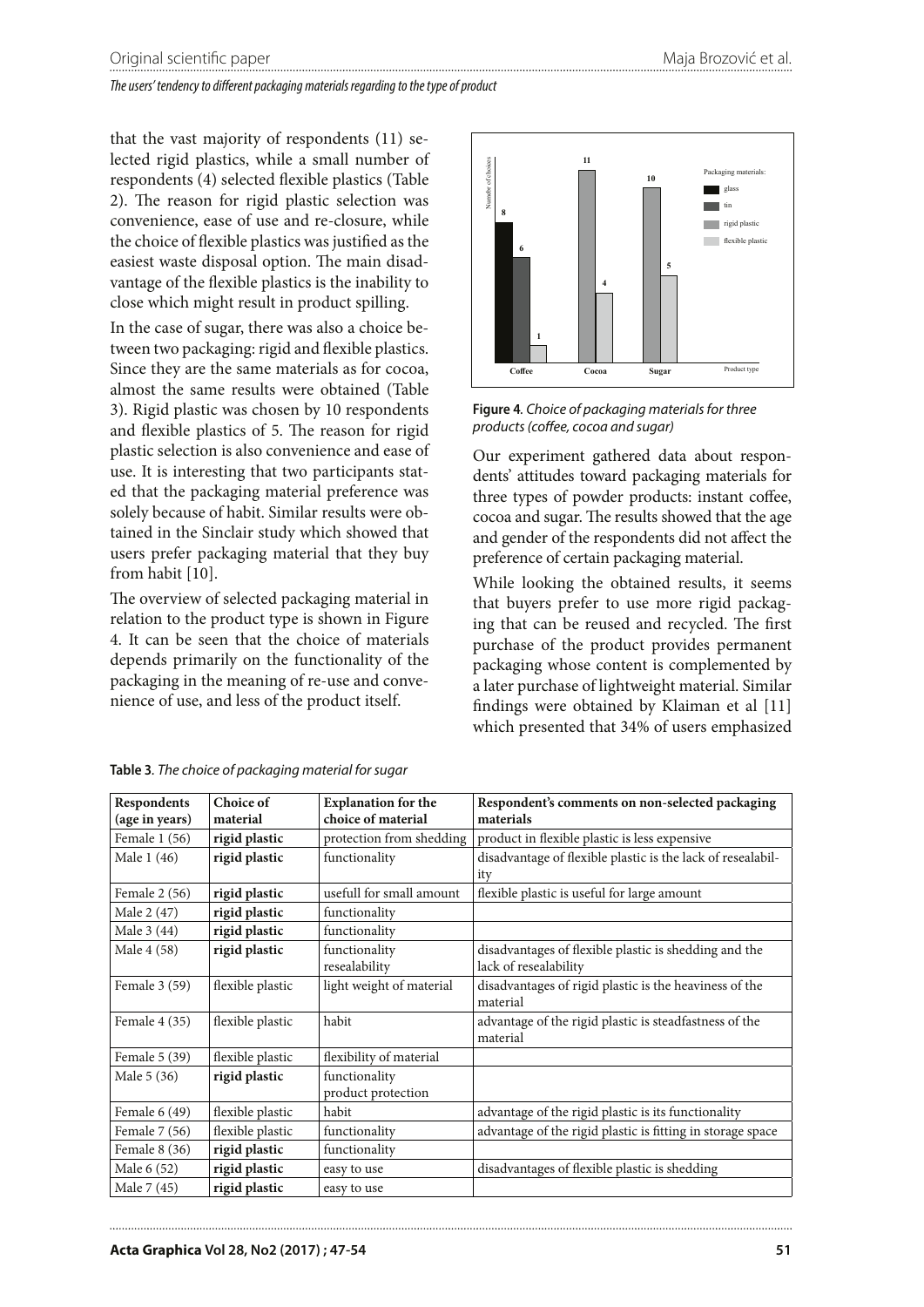the usability of packaging and packaging material, while 31% of the users the greatest advantage ascribed to materials that are easily degradable and are not environmentally harmful. The tendency for a particular material is related to its characteristics in terms of packaging usability. Thus, in the case of instant coffee, most participants decided to choose glass as the strongest material, but at the second purchase, they chose a flexible plastic that serves as a disposable packaging. In the case of powdered products, the possibility of re-closing and opening was found to be very important for packaging. In addition, the participants stated that powder-based foodstuffs contained in packaging without the possibility of re-closure are susceptible to the penetration of harmful substances into the packaging and contaminating the product. It is therefore intended to protect the content with unimpaired reuse.

Arboretti and Bordignon [12] investigated the qualitative features of the packaging, such as reusability and the presence of lids, which proved to be extremely attractive when choosing a product and considering how to reuse it. Similar results were obtained in our study, where most of the participants chosen rigid plastic packaging for ease of use (dosage openings). Furthermore, Arboretti and Bordignon [12] demonstrated that the packaging material and the size/shape of the packaging play the most significant role in purchasing, especially when it comes to food packaging. This also confirmed by our results.

The ecological aspects of packaging material have shown a greater impact to the respondents in the case of a larger pool of materials (glass, tin, plastics and composite materials). On the other hand, when choosing between just two materials (rigid and flexible plastics), this aspect is neglected because of similar material characteristics and their environmental impacts, although one can argue that flexible packaging has a smaller impact on waste accumulation.

Recent research [11] have shown that a certain number of respondents prefer plastics when it comes to packaging materials with the highest reusability. The explanation was that plastics are more environmentally damaging than the other materials (glass and cardboard) because

when deposited in landfills, they represent a bigger environmental damage, and that why it is the most important material for reuse.

## **4. Conclusion**

The main role of packaging is product protection during storage, transport and use. Different packaging materials endeavour to ensure this function is at an adequate price. It is evident that the choice of packaging material to some extend depends on the product itself and the way it is used, but also on consumers' habits. The issue of packaging waste has recently started influencing buying decision when the same product on the store shelves is offered in different materials. Customers' awareness is changing and packaging is not only perceived as a consumable segment, but also as a tool for reusing the same or similar product. Our results demonstrated this very clearly. However, our study had some limitations. The experimental procedure did not reflect real shopping conditions, so conclusions about buying decisions cannot be generalized. Another limitation is that we were focused on just one type of food product (i.e. powders). Liquids, creams and hard food are common categories which were all excluded from our study. Future research should be directed to this aim, which will seek to gain a more detailed insight into consumer preferences towards marketable packaging.

### **References:**

- 1 Abdalkrim, G.M., AL-Hrezat, R.S., 2013. The Role of Packaging in Consumer's Perception of Product Quality at the Points of Purchase. European Journal of Business and Management, 5(4), pp. 69-82
- 2 Kim, M. K., Lopetcharat, K., Drake, M.A., 2013. Influence of packaging information on consumer liking of chocolate milk. Journal of Dairy Science, 96(8), pp. 4843-4856
- 3 Dhurup, M., Mafini, C., Dumasi, T., 2014. The impact of packaging, price and brand awareness on brand loyalty: Evidence from the paint retailing industry. Acta Commercii, 14(1), pp. 1-9
- 4 Marsh, K., Bugusu, B., 2007. Food Packaging Roles, Materials and Environmental Issues. Journal of Food Science, 72(3), pp. 39-55
- 5 Aday, M., Yener, U., 2014. Understanding the buying behaviour of young consumers regarding packaging attributes and labels. International Journal of Consumer Studies, 38(4), pp. 385-393
- 6 Baker, M. J., 1991. Marketing: An Introductory Text 5th ed. Basingstoke: Macmillan Education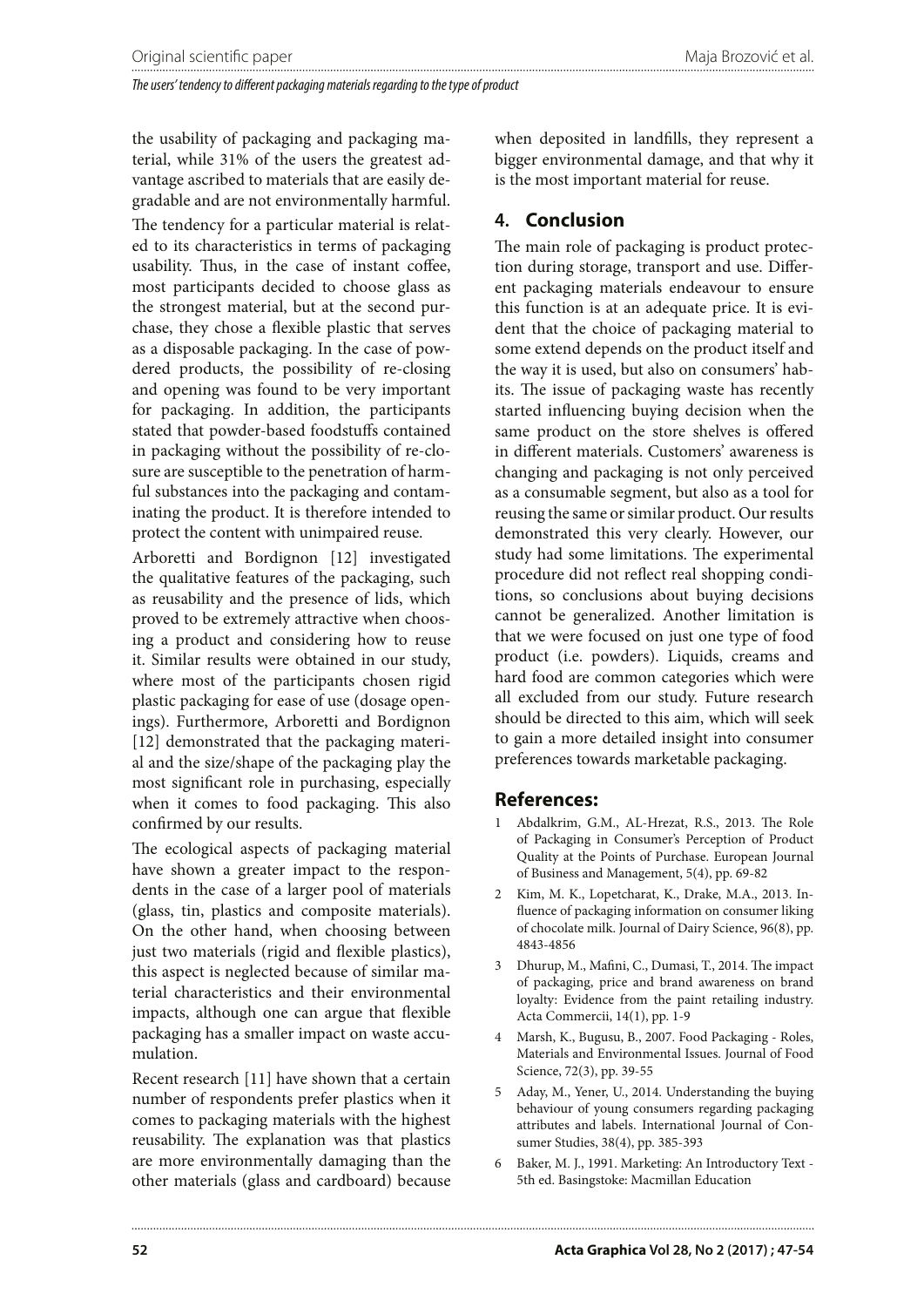- 7 D'Souza, C., Taghian, M., Lamb, P., Peretiatkos, R., 2006. Green Products and Corporate Strategy: an Empirical Investigation. Society and Business Review, 1(2), pp. 144– 157
- 8 Drašković, N., Temperley, J., Pavičić, J., 2009. Comparative Perception(s) of Consumer Goods Packaging: Croatian Consumers' Perspective. International journal of management cases, 11(2), pp. 154-163
- 9 Lindh, H., Olsson, A., Williams, H., 2016. Consumer Perceptions of Food Packaging: Contributing to or Counteracting Environmentally Sustainable Development? Packaging Technology and Science, 29, pp. 3-23
- 10 Sinclair, J., 2007. A comparison of material preferences by chocolatiers and consumers. Thesis. Rochester Institute of Technology. Available from: http://scholarworks.rit.edu/theses/366 [accessed 15 May 2016]
- 11 Klaiman, K., Ortega, D.L., Garnache, C., 2016. Consumer preferences and demand for packaging material and recyclability. Resources, Conservation and Recycling, 115, pp. 1-8
- 12 Arboretti, R., Bordignon, P., 2016. Consumer preferences in food packaging: CUB models and conjoint analysis. British Food Journal, 118(3), pp. 527-540